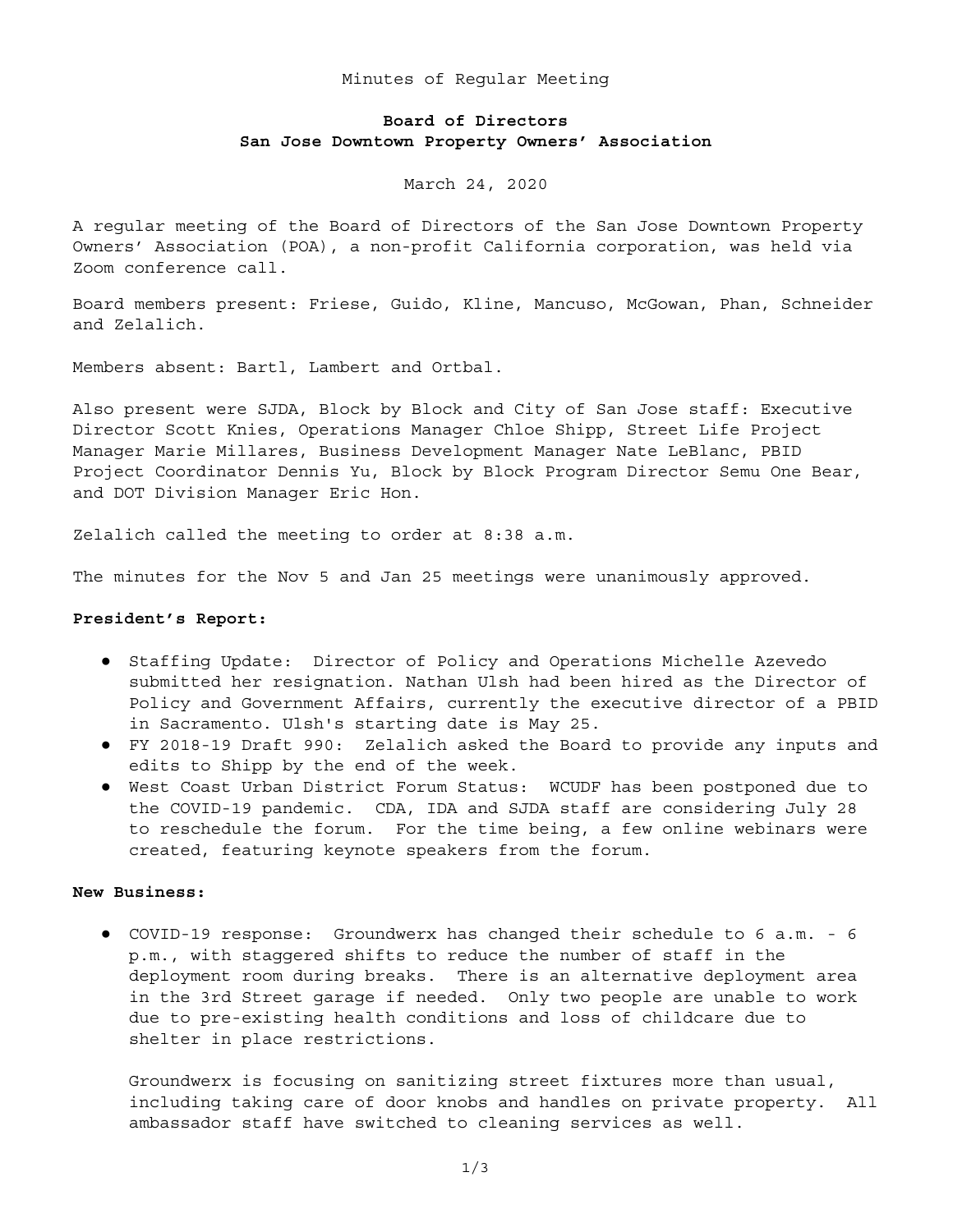Block by Block has established plans for operations in case staff has contact with someone who tests positive for COVID-19, displays symptoms of COVID-19, or a staff member tests positive for COVID-19. These scenarios include self-quarantine and program closures if needed.

Block by Block has provided three recommendations for employee compensation if the program is required to shut down, or staff is unable to work due to loss of childcare or pre-existing health conditions: full pay to staff prior to exhausting PTO/sick time; full compensation to staff after exhausting PTO/sick time; and no compensation to staff. Shipp recommends paying staff once they have exhausted their PTO and sick time, as of now would be approximately \$3,000 per week for two employees. If there was a five-day shutdown due to an employee testing positive for COVID-19, it would cost approximately \$35,000.

Phan asked how long the shutdown will last. Kline replied saying he's heard well beyond April 15 and leans toward doing the right thing to take care of the people. Guido aligned with Kline. Mancuso agrees with Kline, but would like a time frame to reevaluate for extended approval. Schneider is fine with what was discussed. Zelalich motioned to pay for employees unable to work due to pre-existing conditions, loss of childcare or temporary program closure once they have exhausted PTO/Sick leave effective from the shelter in place closure date, March 16 through April 15, and that staff should return prior to April 15 with a recommendation on compensation moving forwarded. The motion passed unanimously.

- DRAFT FY 2020-21 Budget and FY 2020-21 Assessment Rate: Shipp presented a draft budget for FY 2020-21, with a recommended three percent assessment increase due to the upcoming living wage increase of 2.78 percent. Staff anticipates several development projects will finish construction during FY 2020-21, increasing assessment revenue beyond three percent. Items of note include: a new multi-year grant ask for the Knight Foundation, with an estimated \$50,000 for Street Life projects; a reduction in total cost for the SEU program due to reduced pay rate; and turning the PBID Coordinator roll into a full-time position. The budget was unanimously approved.
- The Board unanimously elected Dan Phan as Board Secretary.

## **Staff Reports:**

- Operations Report: Shipp presented highlights from the Operations Report on pages 9-11 in the agenda packet. The report highlights the change in SEU shift hours, April 15 Commercial Property Owners and Managers meeting, PBID Survey, PBID District Renewal, and Groundwerx emergency strategy.
- Business Development Report: LeBlanc presented highlights from the Business Development Report on pages 17-19 in the agenda packet. The report focused on the impacts of COVID-19 on businesses.